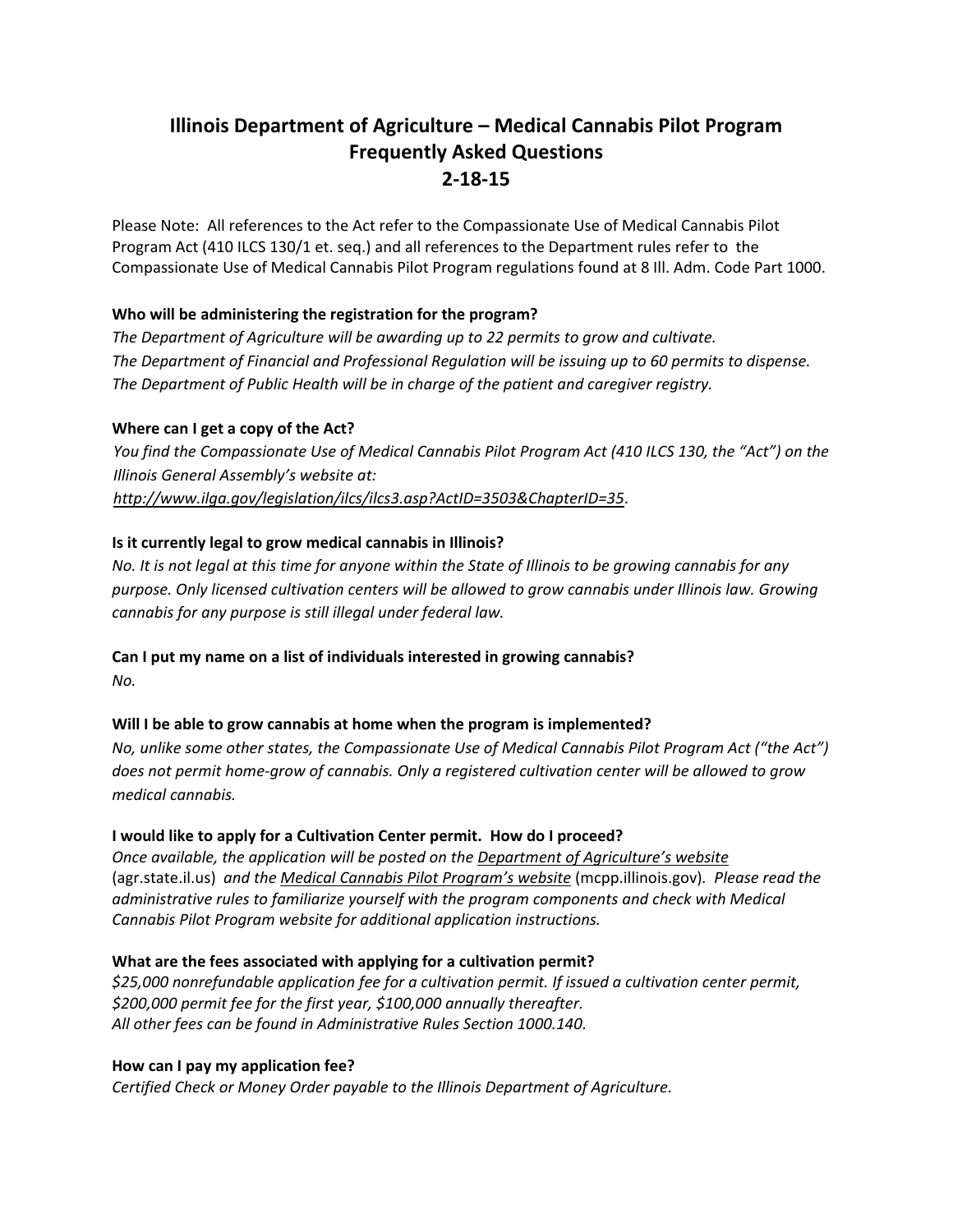#### **How will the Department make sure that the applications are reviewed fairly and impartially?**

*Department of Agriculture will have a review committee in place, considering de‐identified applications on a merit based system that is detailed in the Department's Administrative Rules and in the Application materials.* 

#### **How soon will the Department issue award permits?**

*Timing on the permit selection will greatly depend on the amount of applications the Department*  $r$ *eceives.* 

# **I was told that the application document would be posted online 30 days prior to the application window opening, but have heard the window might have changed to 15 days prior to the application window opening?**

*The application will be posted online prior to the Department accepting applications. We anticipate accepting cultivation center applications from September 8 through September 22, 2014. Once the application submission window begins, the Department will allow 14 days for applicants to submit all required materials.* 

#### **Will an applicant need to have firm funding commitments that will be effective post‐licensure? Will those types of agreements be viewed as compliant with application requirements or does all funding need to be held in an escrow account?**

Section 1000.40 (1) (B) in the Department of Agriculture's rules states the applicant has 15 business days *after being awarded a permit to provide a copy of the \$2,000,000 bond to the Department of Agriculture. They must demonstrate the ability to do so in their application.*

#### **Can a company applying for more than one cultivation license use the same research plan for both licenses, or should there be a separate research plan for each license?**

The Department does not have a position on what level of information an applicant chooses to include in their application. It is the applicant's responsibility to provide the best possible application for review.

I have 20 acres of property to be used for a cultivation center, could I split off 5 acres of that and use it and build a separate building and place a dispensary on that parcel next to the cultivation center? *Section 1000.220 of the Department of Agriculture's rules states a cultivation center and dispensary are* required to be at least 1,000 feet apart. However, Section 1000.70 allows for a variance from this rule *when certain requirements in the rule are met.*

What if no qualified applicant applies in an ISP district, will the Department re-open the application **phase?**

*Yes*.

#### **Will the Department notify applicants when their application is denied?**

*Yes. The Department of Agriculture will send notification to the applicants who are denied.* 

#### Will the Department allow applicants to apply for ISP District 15 if we believe we located a plot of land **on the Illinois Tollway that would work?**

Applications to operate a cultivation center in ISP District 15 will be evaluated the same as applications *for all other districts.*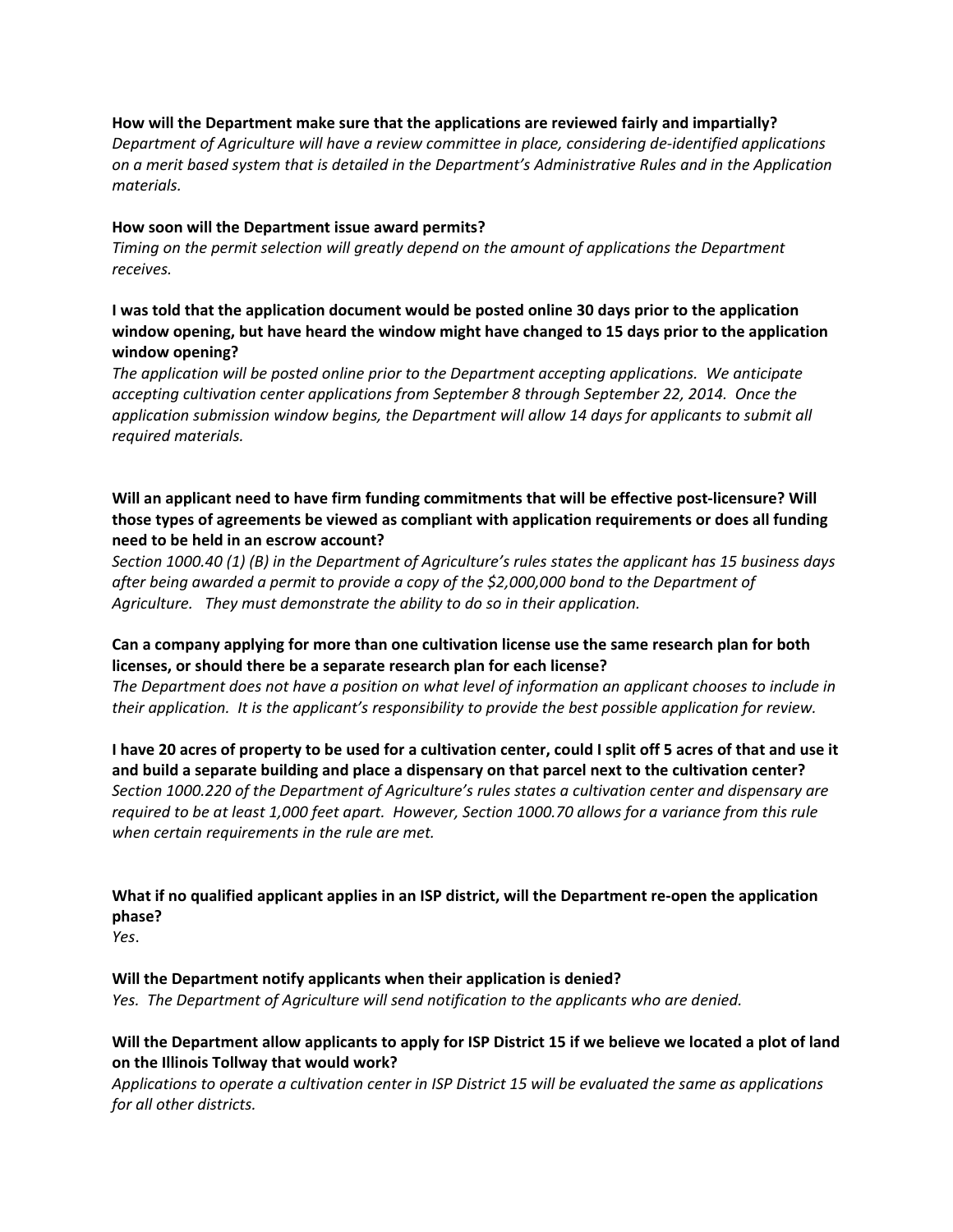# **Do the rules address where initial seeds/clones can come from?**

*No.* 

# **Can a cultivation center sell excess cannabis to other cultivation centers?**

*No. Cultivation centers can only sell cannabis products to dispensaries.* 

# **Can cultivation centers sell compost made from waste cannabis?**

No. All cannabis waste must be rendered unusable and transported to a solid waste facility for final *disposition. Please see section 1000.460 in the Department of Agriculture's rules for more information.* 

# **Can I operate a Cultivation Center and a Dispensary Organization?**

Yes. An applicant may have ownership in up to three (3) cultivation centers and five (5) dispensaries. For *further information please see Section 1000.40 (d) in the Department of Agriculture's rules, and Section 1290.40 (13) in the Department Financial and Professional Regulation's rules.* 

# **Will we need to use a specific IT vendor or system?**

*The administrative rules state the cultivation centers will need to use an inventory system that is* compatible with the system the state procures. The state has not yet selected a vendor for product *tracking purposes.* 

# **Will we need to use a specific security vendor/system?**

*No. The administrative rules do not require a cultivation center to use a specific security vendor or* system. It will be the responsibility of the cultivation center to have the best security possible for their *business.* 

# **I am applying for more than one cultivation center permit. Do I need to provide verification of \$500,000 liquid assets and \$2,000,000 in bond or escrow for each application?**

*Yes. The financial requirements were developed to provide proof of financial responsibility for the* operation of a single Cultivation Center. Each Center is looked at as a unique entity and therefore the *funds would need to be verified and available for each center.* 

# **I am having trouble securing a surety bond. Does the Department of Agriculture have a list of institutions that will issue surety bonds for \$2,000,000?**

There is a list of institutions licensed with the State of Illinois to issue surety bonds posted on the *Program's website. However, each institution has discretion as to whether to issue a surety bond to cultivation centers.* 

**The definition of "area zoned residential" is an area zoned "exclusively residential." If the local municipality provides a letter that its zoning districts located within 2500 feet of a cultivation center are not zoned "exclusively" residential because in addition to residential uses, the zoning districts allow for other uses such as churches, parks, schools, utility substations, and/or other planned uses including commercial uses, will that satisfy this requirement?**

*Yes, but the applicant must verify setback regulations are also met, located in Department of Agriculture Administrative Rules section 1000.40(e). The Department will rely heavily on the local zoning authority's approval.*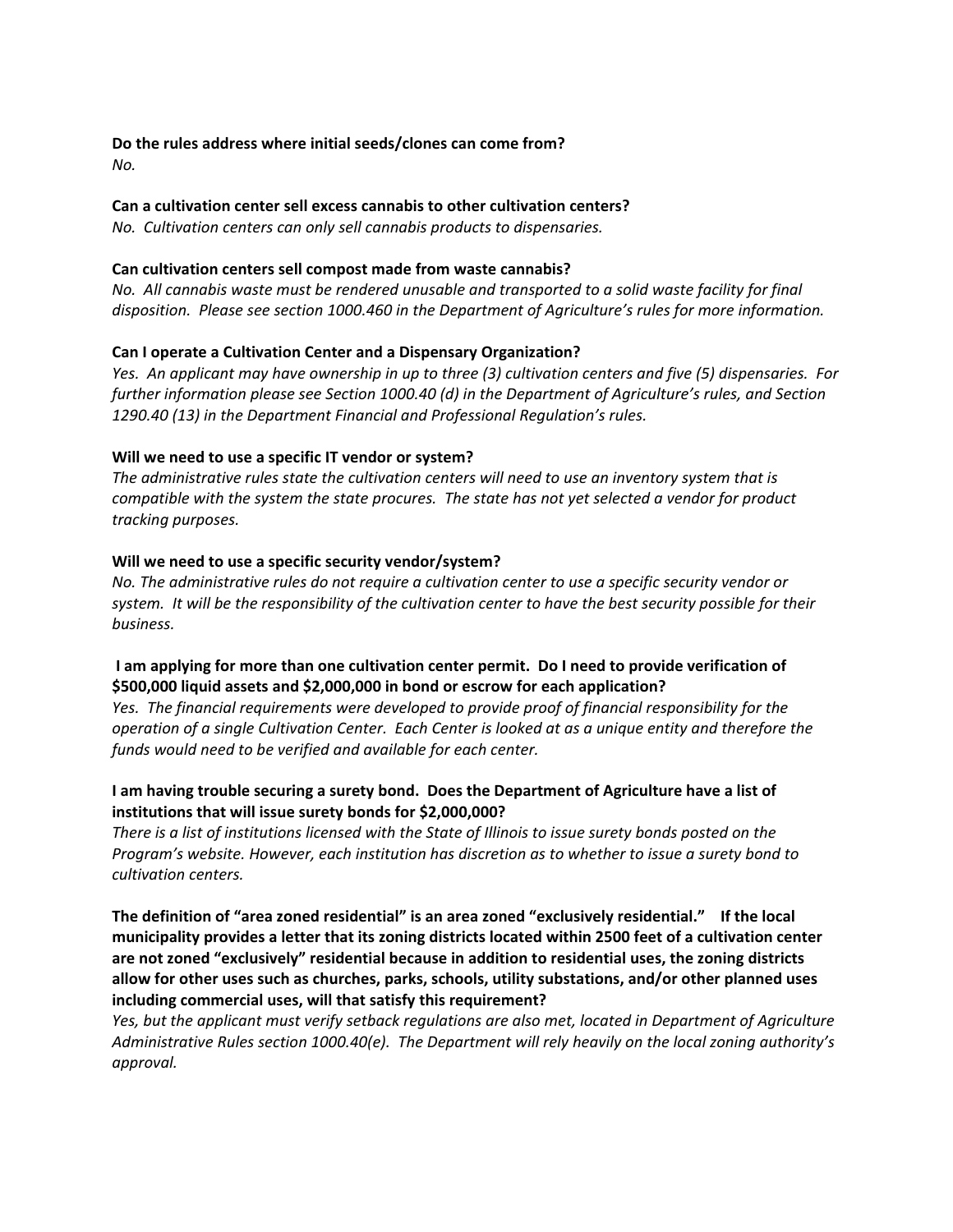If a town only has one area that meets the zoning and setback requirements for a cultivation center **can they wait until the permits are issued and lease the land to the company with a permit?**

*Yes. The zoning authority will need to provide written verification the property meets the requirements of the Act and rules with the application.* 

#### **Can our zoning be in process when we submit an application?**

Yes. The application will include a zoning form where the applicant can provide verification of completed *zoning or a statement from the local zoning authority stating the zoning is in process.* 

#### **Will the state allow the "variances" rules to be used for the 2,500 foot distance?**

No. The 2,500 foot distance is mandatory based on Section 105 of the Medical Cannabis Pilot Program *Act.* 

#### **Do I need a zoning approval letter in my application?**

*You will need to provide verification of zoning approval or a statement provided in the application from the local zoning authority verifying the zoning process is underway and the property meets all requirements set forth in the act and rules.* 

#### **How does the Department of Agriculture approve a testing laboratory?**

*A laboratory wishing to test medical cannabis will apply with the Department and provide verification they are accredited by a private laboratory accrediting organization. Applications will be posted on this website when they are available.* 

#### **Will the Department have its own lab? How many private independent labs will there be?**

*Yes, the Department of Agriculture will have a lab to test samples of cannabis collected at cultivation centers. Private independent labs wishing to test cannabis can apply with the Department of Agriculture when forms are available. For more information on Laboratory testing and requirements please see the Department of Agriculture Administrative Rules, section 1000.500.* 

#### **Will veterans receive a preference in the permit selection process?**

*Bonus Points are available for organizations that employ or are owned by Veterans. 1000.110 (c)(1) (b) and 1000.110 (c) (7)*

#### **Your Administrative Rules say the Illinois State Police ("ISP") needs to review all security plans before application submission. Is this necessary?**

*The applicant must submit their security plan with their application. The Department will work with ISP to make sure a full security review is completed.* 

#### I want to add more security than your rules say is mandatory. Will I receive fewer points on the **application if I go beyond the rules?**

No. The rules serve as a broad outline of the program and its features. It is up to the applicant to be *innovative and provide the best business and security plan possible in the application process. Applicants are encouraged to exceed the minimum requirements where possible.* 

#### **How will Cannabis be transported from Cultivation Centers to Dispensary Organizations?**

*Each Cultivation Center will hire Cultivation Center Agents, subject to background checks, to transport cannabis from the Cultivation Center to the dispensaries. Each Cultivation Center will provide the*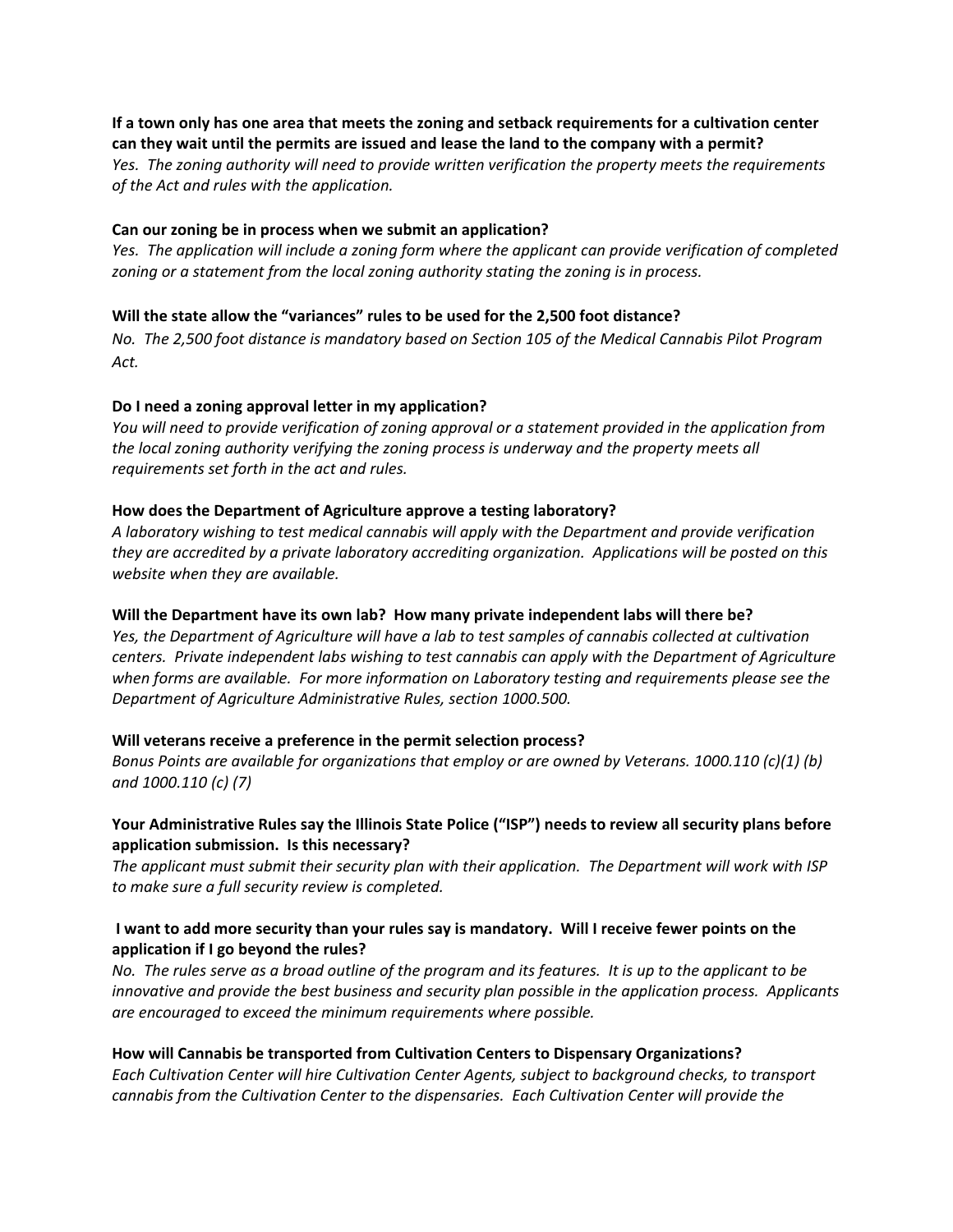*Department of Agriculture with a transportation plan that adheres to the rules located in section 1000.430*

#### A product has to be packaged from cultivation center to dispensary, does this mean that it has to be **maintained in that package or can it be repackaged at the dispensary?**

*All products must be packaged and labeled before transport to a dispensary. Please refer to the Department of Financial and Professional Regulation's administrative rules regarding product handling*.

#### "**All applicant's principal officers and producer backers expressly agree to be subject to service of** process in Illinois with a current Illinois address on file with the Department". Does this mean the **cultivation center must be located in illinois as well as all officers and backers?**

Cultivation centers will be permitted based on Illinois Police District and need to be physically located in the District they are permitted to grow in. Owners and backers do not need to live in the state of Illinois.

# If a physician commits to giving up his or her license to practice in the State of Illinois, can we include **him in our application?**

*The Act defines "Physician" as a doctor of medicine or doctor of osteopathy licensed under the Medical* Practice Act of 1987 to practice medicine and who has a controlled substances license under Article III of *the Illinois Controlled Substances Act. Therefore, if the individual is NOT licensed under the Medical Practice Act of 1987 to practice medicine, then he/she can be included in the application.*

# **In the definition of "usable cannabis," it mentions that the roots and stocks are unusable. There are** many studies linking the juicing of cannabis roots and stocks. If a cultivation center were to juice the **stocks and roots is that admissible under these rules?**

This would be an example of a cannabis-infused product which may be produced under the Act and rules.

#### **Do background checks need to be done by livescan or can they be done by fingerprint card?**

All fingerprints need to be collected at a livescan vendor licensed by the Illinois department of Financial *and professional Regulation. A list of vendors can be found at this website: https://www.idfpr.com/licenselookup/fingerprintlist.asp . Please bring the Fingerprint consent form with you to the vendor, complete, and return with your application.* 

#### **Is the Department permitting out of state residents to submit fingerprints to the ISP through fingerprint cards you send in the mail?**

No. All fingerprints must be obtained in the State of Illinois from a livescan vendor licensed through the *Department of Finical and Professional regulation.* 

Is there a specific bond form that the Illinois Department of Agriculture is requiring the bond to be created on and if so would you be able to send me a copy of the bond form? If there is not a specific **bond form, would a standard license and permit bond form be acceptable at this time for the surety bond?**

*The Department has developed a bond form to make the insurance process easier. If the applicant* chooses to use the bond as its evidence of financial responsibility, it must use this form. Please see the *form section for a copy of the surety form.* 

**What portions of the application will be accessible to the public via a website or FOIA request, specifically will the names, addresses and financial information of the applicants, producer backers, or any entity with a direct or indirect pecuniary interest in the center be accessible to the public?**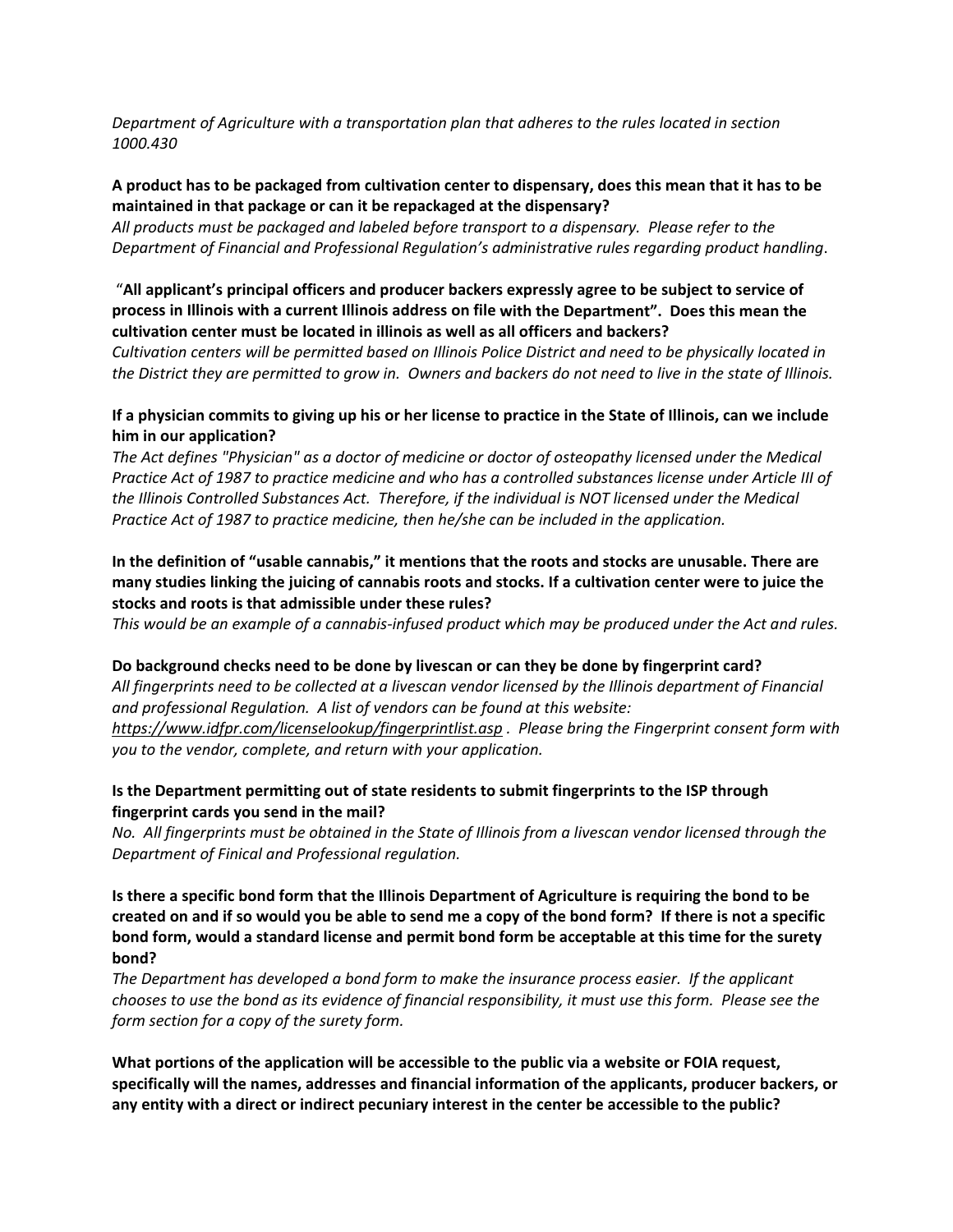No. Section 145 of The Act provides that information in the application received by the Department is subject to all applicable federal privacy laws, is confidential, exempt from the Freedom of Information Act and not subject to disclosure to any individual or public or private entity except among the licensing agencies and with law enforcement for the enforcement of the provisions of the Act.

# **Can a cultivation center "donate" compost or use compost in a Community Development Program to build community gardens and farms?**

*No. Compost must be disposed of in the manner described in the Department of Agriculture Administrative Rules, 1000.460(g).* 

**I would appreciate verification on the requirements for Substance Abuse Programs for Cultivation** Centers and whether the program must be based or located within the district being applied for, or if **programs in other districts throughout the state would also be considered for bonus points.** It is the applicant's responsibility to provide the best application possible to the department. It is up to the applicant to decide what type of substance abuse program, if any, they choose to include in their *application*.

Can you tell me whether there is any prohibition for a Cultivation Facility being located in a B-2 **Community Retail District vs., for example, being located in an I‐1 Industrial District?** *Please check with your local zoning authority for questions regarding local zoning regulations.* 

# **Could you please point me in the right direction to find the security regulations for permitted growing operations?**

*Please see Department of Agriculture Administrative rules Section 1000.445 and 1000.450.* 

**The Department rules indicate the cultivation center needs to notify the Department in the case of theft/loss, provide manifests, and gain approval for visitors. Do you have an appropriate phone number and email address we can use and incorporate into our security, operations, and employee manuals?**

*The department will provide all needed phone numbers and addresses to permitted cultivation centers.*

# **Assuming a Doctor is not and will not be recommending medical marijuana to patients nor have** interest direct or indirect interest in a facility that does. Can they been on an advisory committee, **with NO compensation or consideration of any kind.**

The Act prohibits a physician from serving on the board of directors or as an employee. The rules *however permit a cultivation center to hire a physician as an independent contractor limited exclusively* for the purpose of designing or conducting non-proprietary medical research or studies. The Act and the *rules are silent on a physician participating on an advisory board without compensation. See Section 1000.40(b)(10) and (11) of the rules*.

# What information other than the cultivation center name and content list can be on the Label? Can a **cultivation center label medical Cannabis for a dispensary?**

*The rules outlined in section 1000.420 are in place to prevent medical cannabis from resembling foods available for non‐medical human consumption or that are attractive to children. The labeling should be straight forward and make the consumer aware this is a medical product. The label for a medical Cannabis product must include the registered product name. The Department has no objection to a cultivation center placing information about the dispensary on the label.*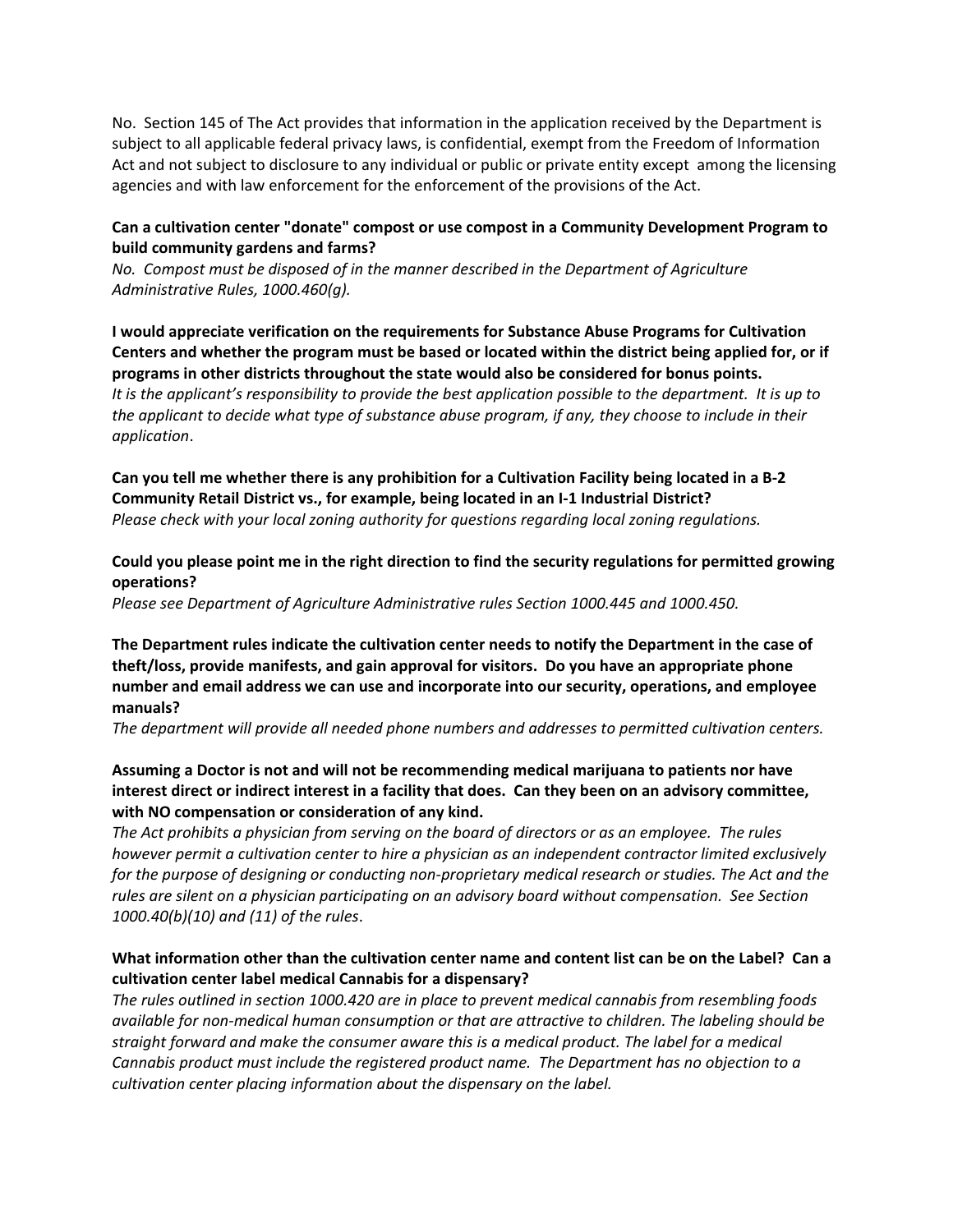#### **Who needs to be fingerprinted in the application process?**

*All cultivation center agents are required to be fingerprinted, which includes a, principal officer, board member, employee or agent of a cultivation center. See Sections 1000.210 and 1000.300.* 

#### **Can a qualifying patient be a producer backer of a cultivation center?**

Yes, there is no specific prohibition against that in the Act or rules. Such a qualifying patient would have to be disclosed in the cultivation center application. Additionally, the rules state that a qualifying patient *cannot grow or cultivate medical cannabis other than as a cultivation center agent, meaning a qualifying patient can work at a cultivation center. Section 1000.50 (b)(7).* 

#### Can ownership of a cultivation center be by a trust if the beneficiary(s) are under 21 years of age?

Such a situation would be judged on a case by case basis, depending upon the terms of the trust and how much control and benefit is available to the beneficiary while under 21. If the under 21 year old *beneficiary would qualify as a principal officer or board member of the cultivation center, such ownership would be prohibited under the Act and the rules.*

Does a producer backer have to file tax returns for the last 3 years or just the most recent filing? Unless a producer backer who has a direct or indirect financial interest in the cultivation center, is also a *principal officer, only the most recent tax filing is required by Section 1000.200(a)(8), (9).* 

# **Can a cultivation center operate a surveillance system that is at least comparable to, if not better than, a closed‐circuit television (CCTV) surveillance system required by Section 1000.445 of the rules, if the system also meets the listed minimum standards?**

Yes. Technology is ever changing and a system that meets at a minimum the listed standards will be accepted. It is up to the applicant to put forth its best plan in all areas of the application.

# **Is there any other documentation acceptable to the Department attesting to the existence of at least \$500,000 in liquid assets under the control of the applicant, besides a signed statement from an Illinois Licensed CPA?**

*Yes. In addition to the CPA statement required in Section 1000.100(d)(21) of the rules, the Department will accept a signed statement from a Financial Institution authorized to do business in Illinois.*

# **Each independent lab is to be accredited by a private laboratory accrediting organization. How will the labs know which accrediting organization to use?**

*The Department recommends an interested lab reach out to labs that are currently testing cannabis in other states to gather information about the process and accrediting organizations. The lab should then contact the Department for approval. The Department will be posting a lab approval application in the near future. Please check the Medical Cannabis Pilot Program website for the update.*

# What type of physical facility does the AGR require or prefer to locate a cultivation center for cannabis **to be grown?**

*Cultivation centers must be enclosed, locked facilities. Please see 410 ILCS 130/10(k) of the Compassionate Use of Medical Cannabis Pilot Program Act. Additionally, the rules of the Department in various sections set forth the requirements of the proposed facility.*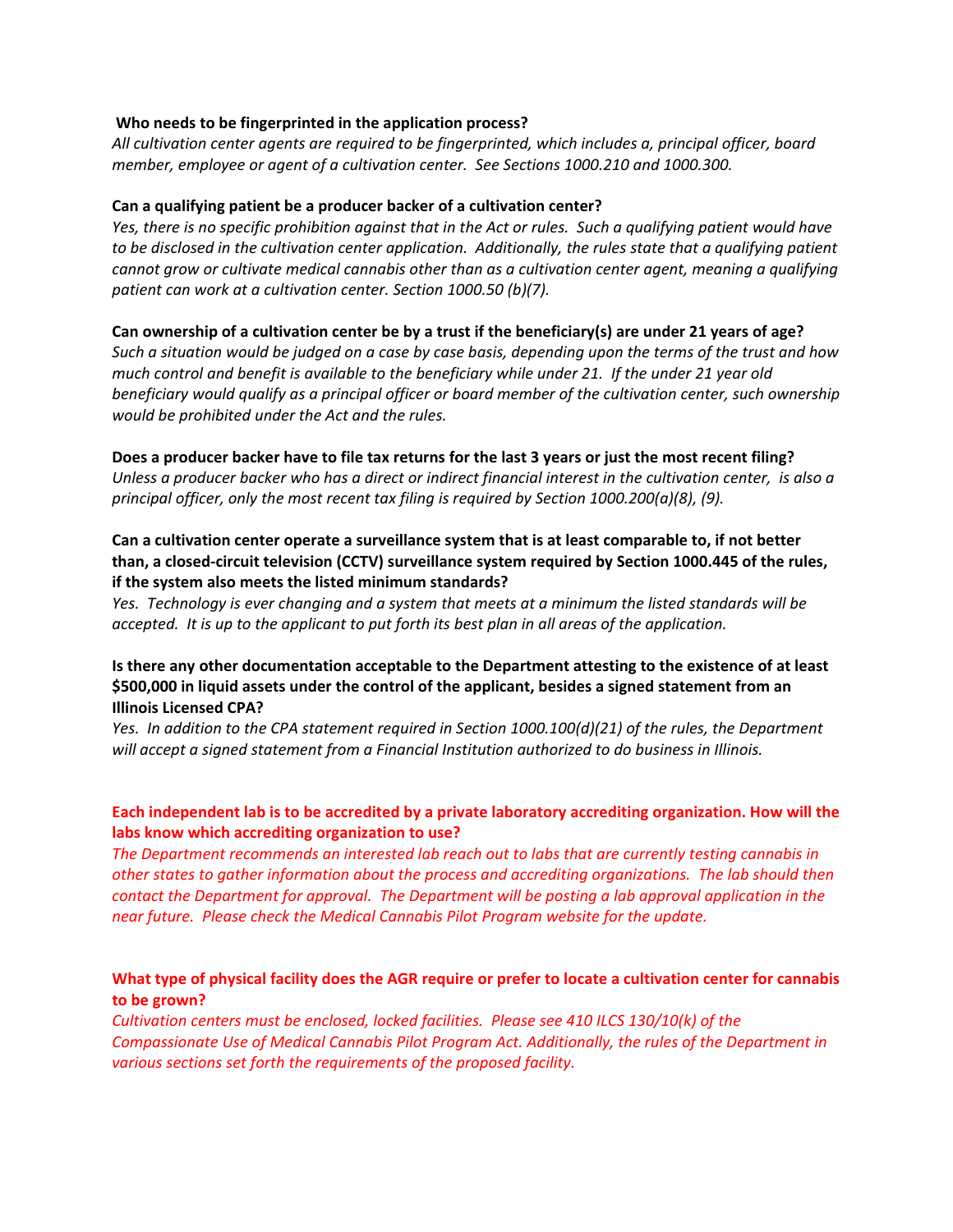#### **Is the program application requiring shovel ready plans (complete construction documents) with the application or are concept plans with the parameters listed in the 'draft' acceptable?**

*All plans for the cultivation center must comply with the requirements of Sections 1000.100(d)(19) and (20) and Section 1000.220. Also see Section 1000.40(g) which requires that proof of financial responsibility, in part, is to insure that construction of the proposed cultivation center and commencement of production must take place within 6 months after the issuance of a permit.*

#### **I do not see any reference to MEP engineering (Mechanical, Electrical, Plumbing, Fire Protection). Will this level of detail be required within the application, or will elevation drawings be the extent of engineering which will be required?**

*Please see Department of Agriculture Administrative rules sections, 1000.400 (j)(8), 1000.400 (j)(9) and 1000.40(h) and 1000.220(b).* 

Before product including edibles can be packaged and labeled and sent to a dispensary does it have to be tested by an Independent Lab approved by the State? Can the product be tested but while waiting for results still shipped to a dispensary and if there is an issue than a recall would be constituted? Each batch of cannabis is to be made available by the cultivation center for an employee of an approved lab to select a random sample for testing by the lab. Each cannabis product is required to be packaged and labeled by the cultivation center prior to being sold to a dispensary. If the cannabis product is *derived from a batch of cannabis that was sampled by the independent lab, the label is required to include identification of the independent testing laboratory and the date of final testing and packaging. Qualified patients will thus be able to identify those cannabis products that came from batches of cannabis that were sampled and tested. Please see Sections 1000.420 and 1000.510.* 

**Assuming a Doctor is not and will not be recommending medical marijuana to patients nor have a** direct or indirect interest in a facility that does, can the doctor own a percentage of a cultivation company (as long as they don't sit on a board of directors, or hold titles such as president, ceo etc)?

Yes. As long as the physician does not recommend the use of medical cannabis to qualified patients or is *not in partnership or other fee or profit sharing relationship with a physician who does recommend* medical cannabis, a physician can hold a direct or indirect economic interest in the cultivation center. By *owning a percentage of the cultivation center the physician would have an economic interest in the center. See Section 1000.40(b)(10).*

Additionally, a physician may not serve on the board of directors or as an employee of a cultivation *center. See Section 1000.40(b)(11).*

#### **Will an applicant‐entity receive less bonus points by having the entity incorporated in Delaware as opposed to Illinois, even if an entity's headquarters and operations are located in Illinois and the entity is qualified to do business in Illinois?**

*1000.110(c)(8) states: Verification that the applicant's principal place of business is headquartered in Illinois. The names, addresses and verification of the applicant's proposed agents that reside in Illinois. The applicant may also provide a plan for generating Illinois‐based jobs and economic development. There is no requirement that the entity be incorporated in Illinois.*

**Does the state have an approved surety bond form that can be used as proof of financial security**?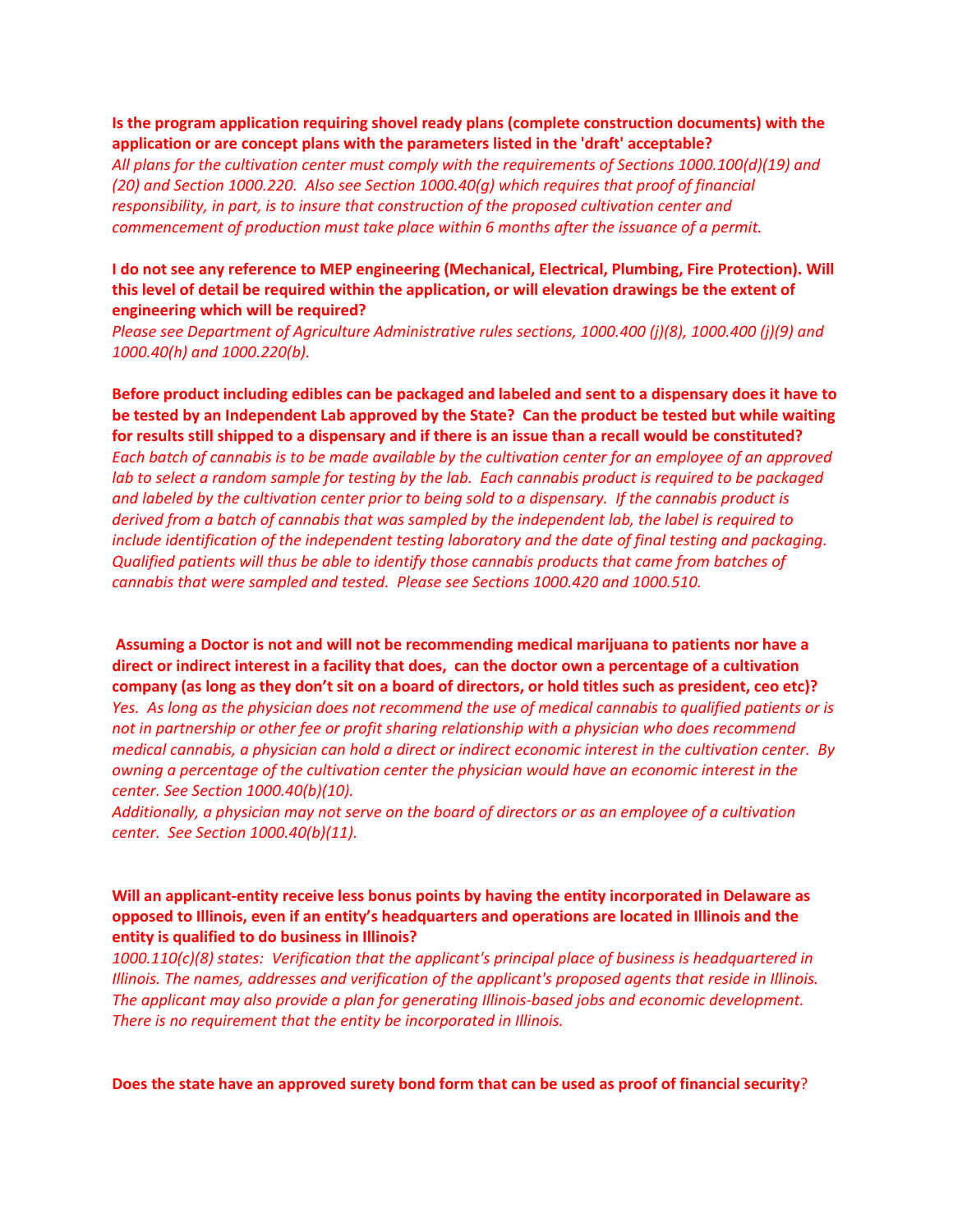Yes. Since the proof of financial responsibility relates to both the construction of the cultivation center *and the production of medical cannabis, 2 bond forms have been created.* 

The first bond form covers the construction of the cultivation center, is in the amount of \$2,000,000 and *becomes null and void upon completion of the construction of the cultivation center and the commencement of production of medical cannabis.*

*The second bond form covers the production of cannabis and does not become effective unless and until* the first bond becomes null and void. It is in the amount of \$1,500,000 because the rules provide for a *reduction of the required proof of financial responsibility, in \$500,000 increments, upon achieving certain milestones, the first one being completion of construction and the commencement of production.*  Since the second bond form does not become effective until the first bond becomes null and void, the *total surety bonding liability remains \$2,000,000, not \$3,500,000.*

It is also noted that proof of financial responsibility may also be submitted in the form of an escrow *account in a chartered financial institution in Illinois. See Sections 1000.40(g) and 1000.60.*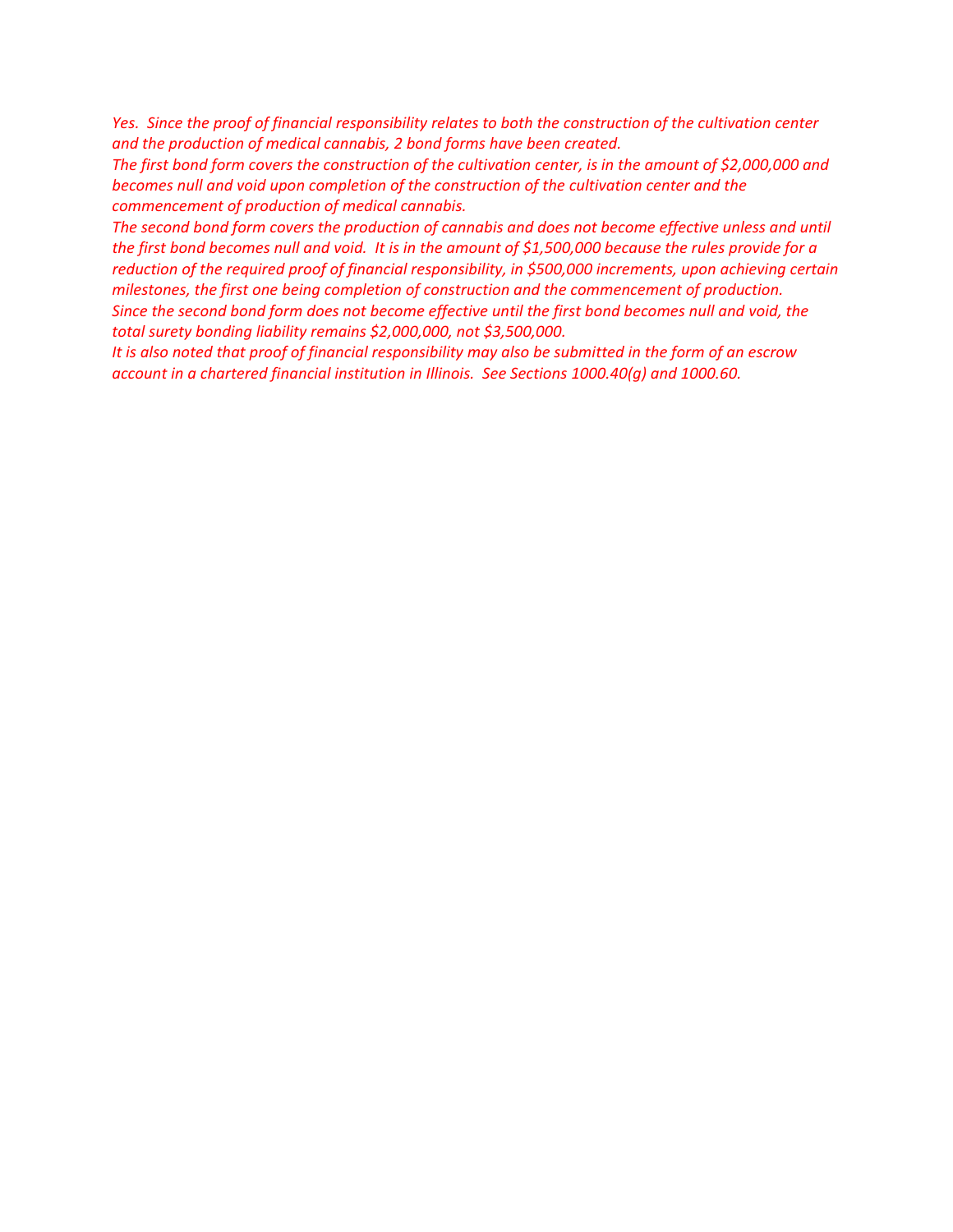# **What terms must be included in the escrow agreement?**

Although the Department will not be providing a sample escrow agreement, the following terms must be included in any escrow agreement submitted to the Department pursuant to the rules:

1. Escrow Agent shall not return any money in the escrow account to Permittee or a representative of Permittee unless Permittee or its representative presents a written statement issued by the Department indicating that the account, or any amount thereof, may be released.

2. Written consent of Escrow Agent to act in the capacity of escrowee shall be manifested upon the duly authorized execution of this Agreement. At the Illinois Department of Agriculture's ("Department") discretion, statements indicating the status of the escrow account shall be furnished by Escrow Agent to the Department.

3. THE CONDITION OF THIS OBLIGATION IS SUCH THAT if the Department determines, after a hearing pursuant to Section 1000.700 of the rules of the Department (8 Ill. Adm. Code 1000.700), that the Permittee has failed to: (1) timely and successfully construct a cultivation center that is fully operational and commence production of medical cannabis as provided for in the permit application of the Permittee within six (6) months after the date of issuance of the permit; or (2) maintain production for any reason for more than ninety (90) consecutive days after it has completed construction of the facility; or (3) provide an uninterrupted supply of medical cannabis to licensed dispensaries during the term of the license, as provided for in Sections 1000.40(g) and 1000.240 of the rules of the Department (8 Ill. Adm. Code  $1000.40(g)$  and  $1000.240$ , then the Escrow Agent shall immediately make payment of the above escrow amount, or any amount remaining in the escrow account, to the Department. The total sum of the escrow amount shall be reduced by \$500,000 upon the successful achievement of each of the following milestones by the Permittee, as provided for in Section 1000.60 of the rules of the Department (8 Ill. Adm. Code 1000.60):

- a) A determination by the Department that the cultivation center is fully operational and able to commence production of cannabis as provided for in the permit application of the cultivation center;
- b) A determination by the Department that the cultivation center remained operational without substantial interruption, was able to provide an uninterrupted supply of medical cannabis to licensed dispensaries and operated without any violation of the Act or the rules for a one year period;
- c) A determination by the Department that the cultivation center remained operational without substantial interruption, was able to provide an uninterrupted supply of medical cannabis to licensed dispensaries and operated without any violation of the Act or the rules for two consecutive years; and
- d) A determination by the Department that the cultivation center remained operational without substantial interruption, was able to provide an uninterrupted supply of medical cannabis to licensed dispensaries and operated without any violation of the Act or the rules for three consecutive years.